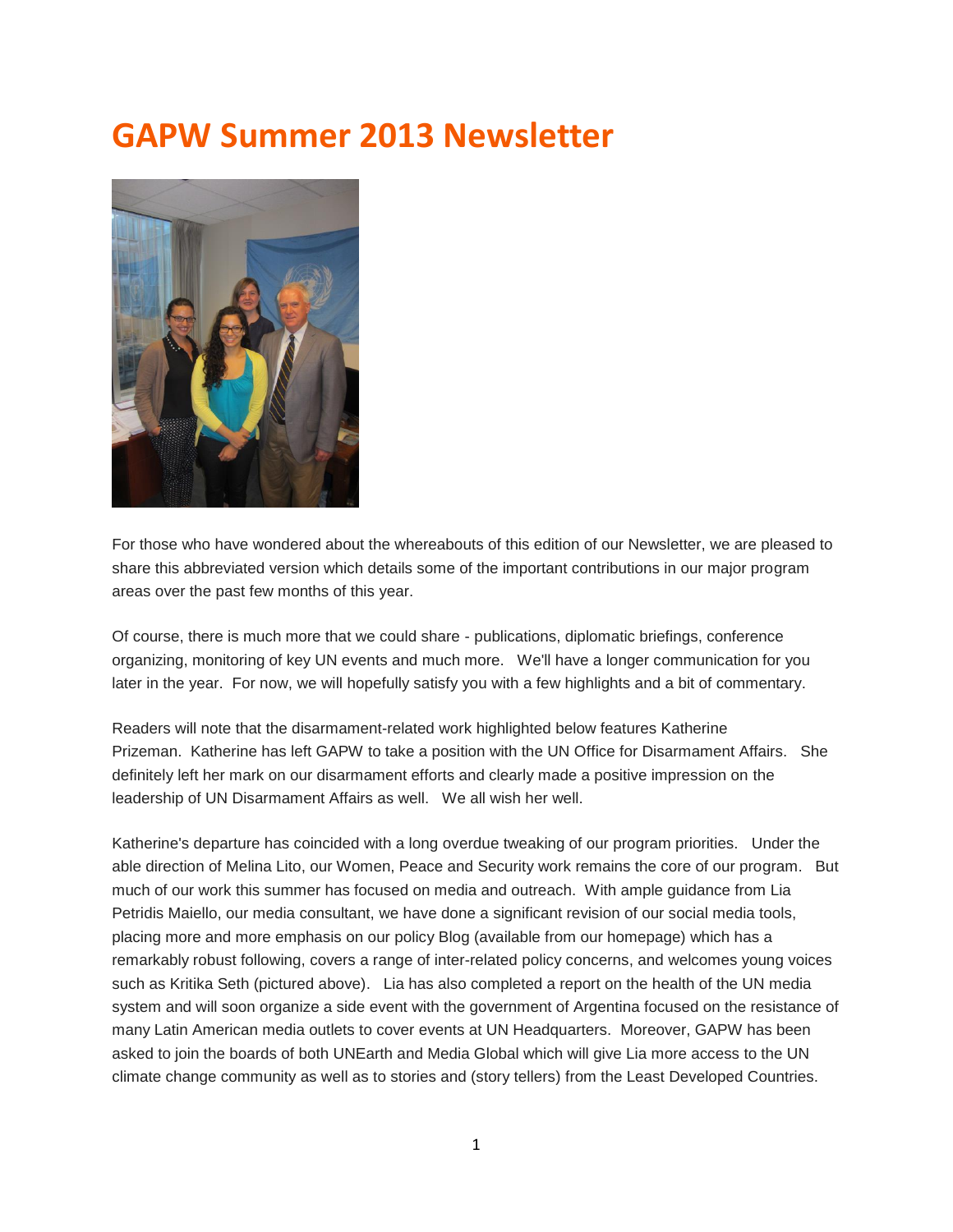We have also made some important infrastructure improvements especially welcoming a new board of directors, led by Michael Frydland and Tanya Domi. The board has already made many contributions to our fiscal management and reporting, and they have promised, individually and collectively, a role in our fall fundraising push (as a reminder, we encourage donations of any size via the homepage on our website through 'Just Give').

We have already begun to welcome new program staff for the remainder of 2013 including Kritika Seth from Mumbai, India. Later this fall we are excited to receive temporary staff from the Czech Republic, the Netherlands and Japan. In addition, we will welcome Dr. David Curran from the University of Bradford as our first Fellow. David will enhance our work on the Responsibility to Protect and the Prevention of Genocide, including helping us finish work on a new book. We will introduce each of them further in subsequent communications.

One of the loveliest things about this office is the degree to which former staff and interns choose to stay connected to the 'culture' and activities of our office. Recently, we welcomed Waverly de Bruijn Klaw back to our office after several years away. Waverly was one of our very finest international coordinators and had as much to do as anyone in building the credibility of our multi-faceted program. Literally that same day another of our extraordinary former international coordinators, Kavitha Suthanthiraraj had her second baby in Australia. Kavitha's close colleague, Annie Herro of the University of Sydney, will be with us here in New York for much of the later part of August (as will Catherine Jones from the UK). Christina Madden has also re-joined our 'family' as consultant, mostly focused on socially responsible contributions of the investment community to social change in small and least developed states.

At the end of a long and challenging summer, we seem to have recovered our bearings. Our future seems secure, our program priorities are clearer, and we maintain our valued role as one of the few independent policy voices covering virtually all facets of the UN security system. This is a legacy and a responsibility that we take very seriously, in part because the straightforward and un-compromised policy contributions we seek to make each and every day are increasingly rare at the UN.

*We are currently raising funds to support publications, conferences and diplomatic workshops by our Women, Peace and Security and UN Media programs. Please help us through Just Give (from the 'Donate' button on our homepage) or by check made out to "Global Action to Prevent War and Armed Conflict" and mailed to: GAPW, 866 UN Plaza, Suite 4050, New York, NY 10017. All donations are fully tax deductible.* 

Thank you for sharing our journey and please stay tuned for what promises to be our busiest and most impact-filled season ever.

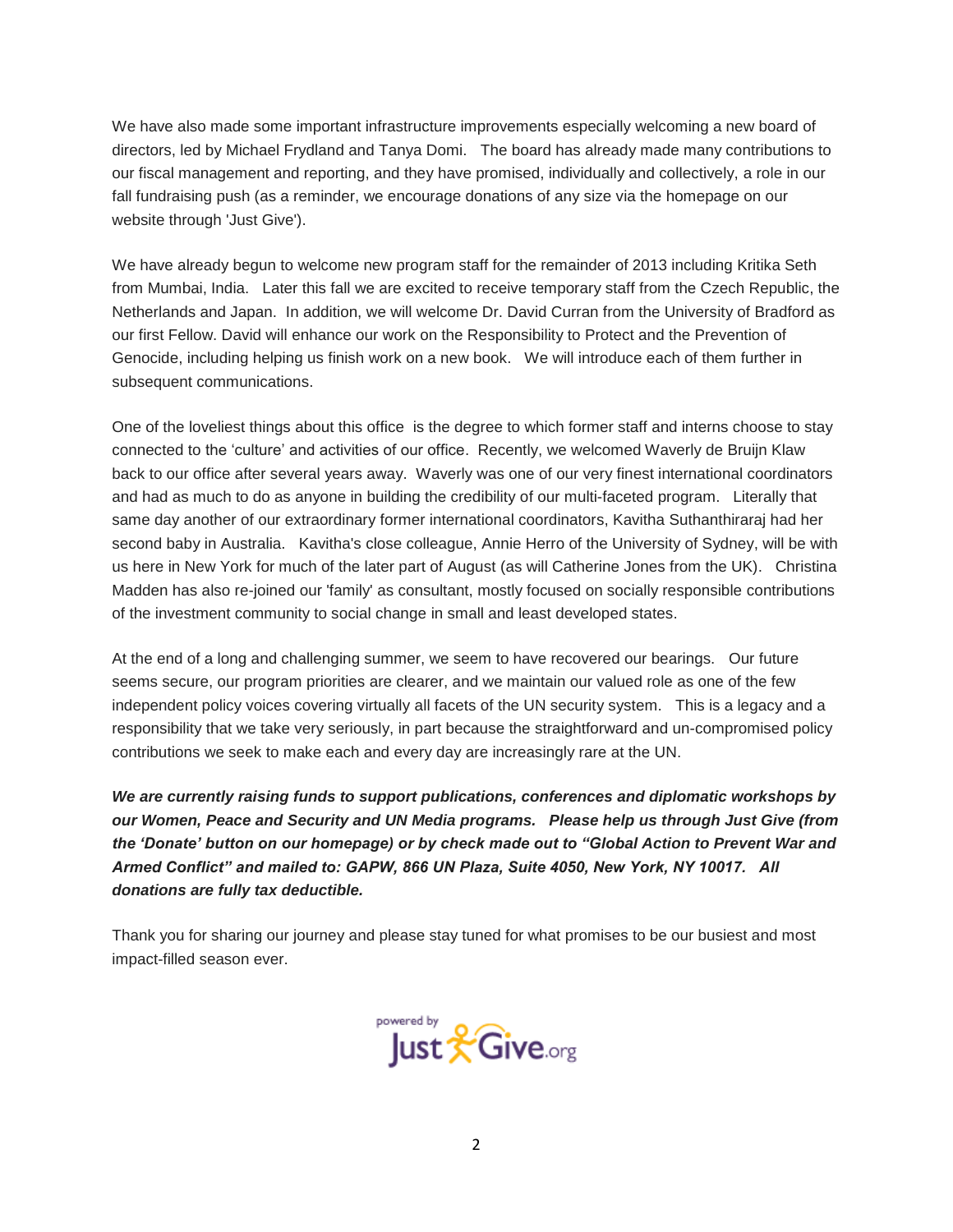# **GAPW Contributes to New Publication on R2P**

**August 2013| Brisbane, Australia**



GAPW's Melina Lito has contributed an article, "The Obstacles of Aligning Women Peace and Security and the Responsibility to Protect in UN Practice" to an important new book published by our colleagues in Brisbane, Australia.

In "Responsibility to Protect and Women, Peace and Security: Aligning the Protection Agendas," editors Davies, Nwokora, Stamnes and Teitt address the intersections of the Responsibility to Protect (R2P) principle and the Women, Peace, and Security (WPS) agenda.

Widespread or systematic sexual or gender-based violence is a war crime, a crime against humanity and an act of genocide, all of which are clearly addressed by the R2P principle. The protection of those at risk of widespread sexual violence is therefore not only relevant to the Women, Peace and Security (WPS) agenda, but represents a fundamental sovereign obligation for all states as part of their commitment to R2P.

This publication is the latest in a series of articles produced by our office that seeks to explore gaps in the norm and link the R2P community with Women, Peace and Security and other security dimensions of the UN system.

For access to the full table of contents, click here: [http://www.brill.com/responsibility-protect-and-women](http://www.brill.com/responsibility-protect-and-women-peace-and-security#.UgrXQOatmck.twitter)[peace-and-security#.UgrXQOatmck.twitter](http://www.brill.com/responsibility-protect-and-women-peace-and-security#.UgrXQOatmck.twitter)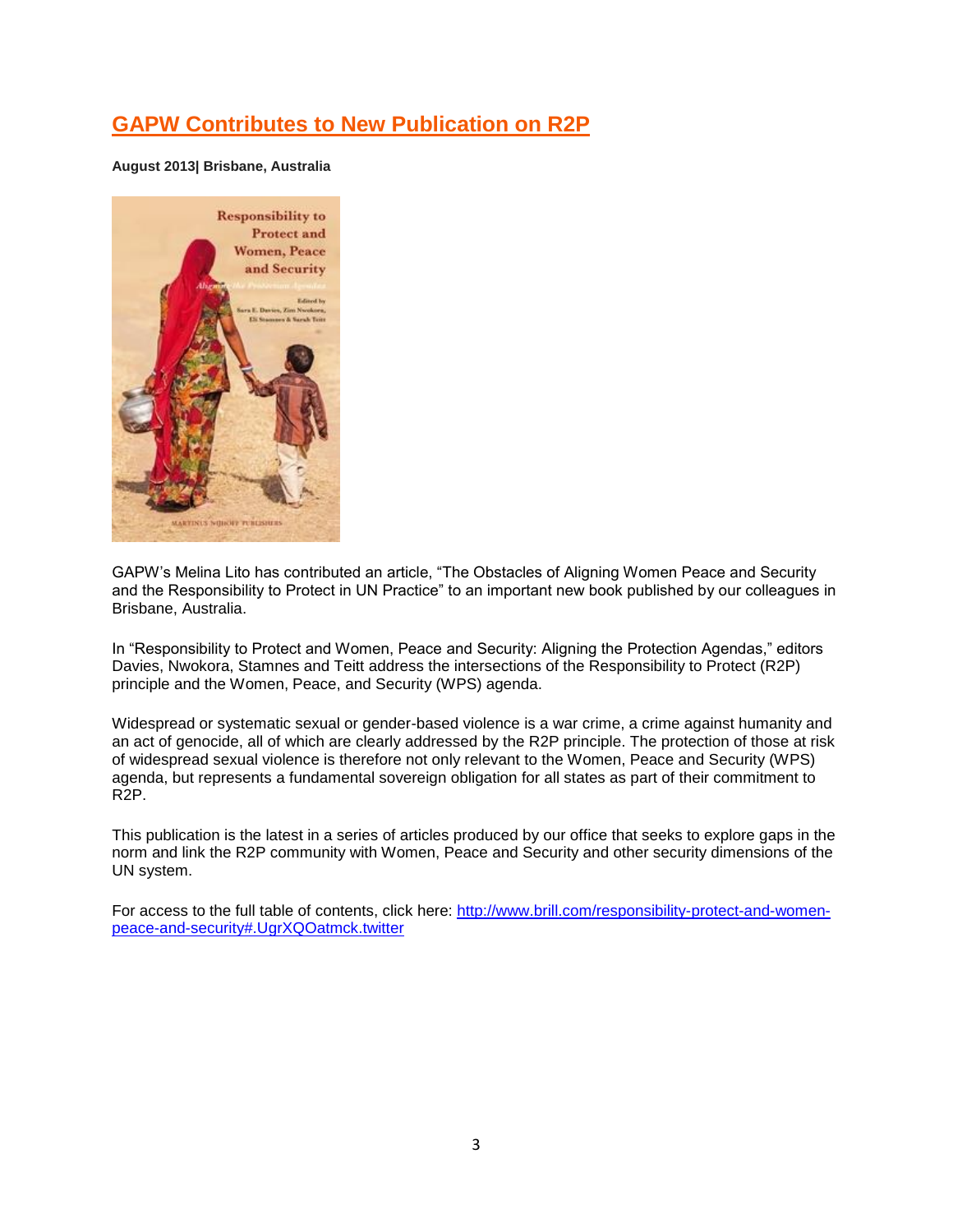### **[GAPW Sponsors Workshop on Peacekeeping](http://www.globalactionpw.org/?p=4257)**

**July 2013| Bradford, England, UK**



On Monday 8 July, GAPW co-sponsored a seminar in Bradford, UK on Peacekeeping and Rapid Reaction: Towards the Establishment of Cosmopolitan Capacities for Rapid Deployment, with the World Federalist Movement (Canada) and the Department of Peace Studies at Bradford University. The event featured presentations from Catherine Jones, East Asian Post-Doctoral Research Fellow, University of Warwick; Jonathan Gilmore, Senior lecturer in Politics, Human Rights and International Studies, Kingston University; David Curran, Lecturer in Peacekeeping & Conflict Resolution, University of Bradford; and Melina Lito, Program Director, Women Peace & Security, GAPW.

The purpose of the event was to initiate discussions about cosmopolitan peacekeeping, challenges framing the development of rapid response peacekeeping at the United Nations, and the impact of each on the implementation of the Responsibility to Protect (RtoP) norm. GAPW raised challenges with integrating gender within peacekeeping operations as well as the gender dimensions to consider in the development of any rapid reaction capacity. While in the UK, Melina also led a briefing with the British Foreign Office on issues regarding women, peace and security which focused primarily on the UK's role in the Security Council.

For the workshop schedule, please click here: [http://www.bradford.ac.uk/ssis/peace-studies/news-and](http://www.bradford.ac.uk/ssis/peace-studies/news-and-events/peace-events/peacekeeping-and-rapid-reaction.php)[events/peace-events/peacekeeping-and-rapid-reaction.php](http://www.bradford.ac.uk/ssis/peace-studies/news-and-events/peace-events/peacekeeping-and-rapid-reaction.php)

For the workshop poster, please click here: <http://www.bradford.ac.uk/ssis/media/ssis/peacestudies/poster-8-july-internal.pdf>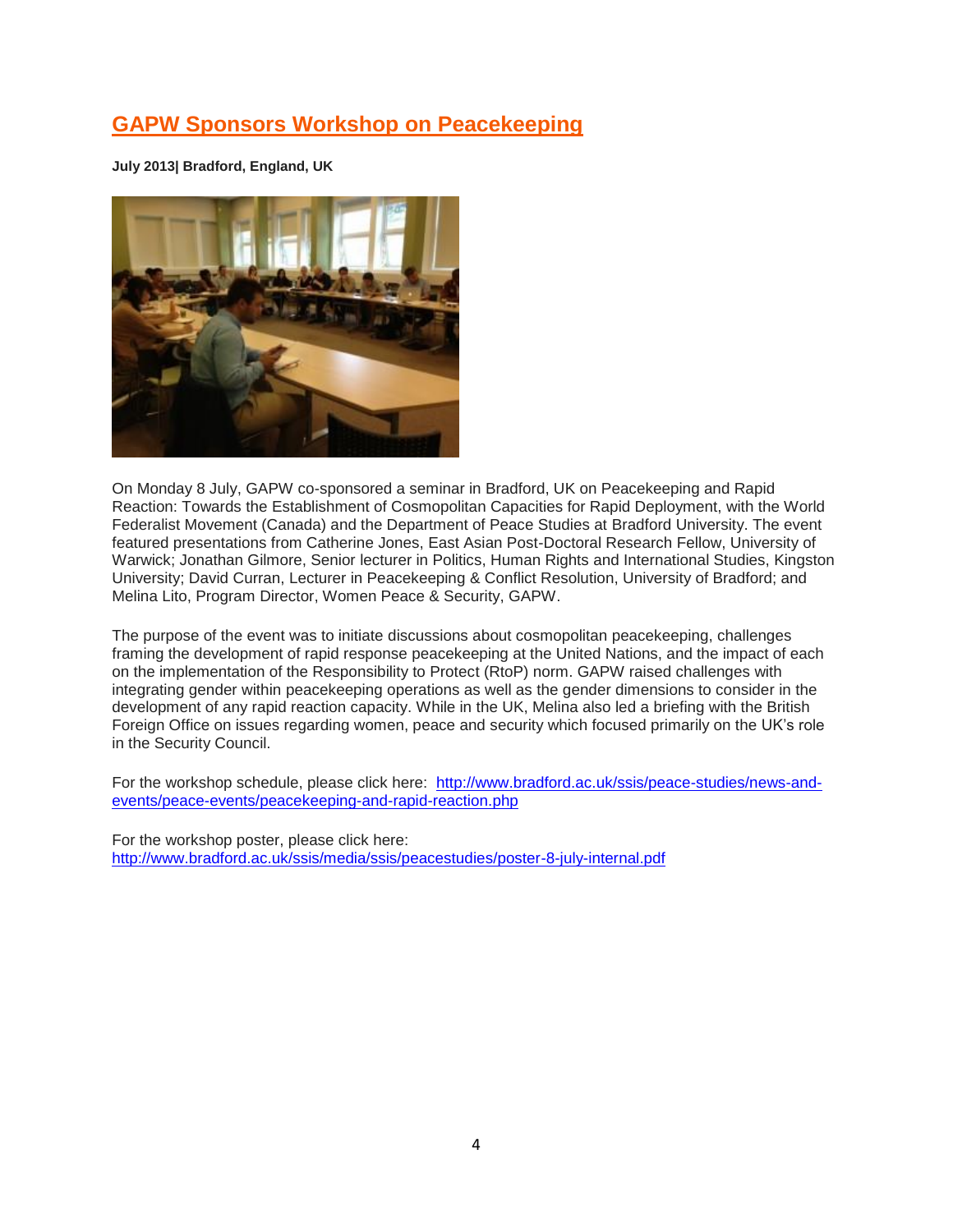### **[GAPW Participates in NATO event on Women, Peace and Security](http://www.globalactionpw.org/?p=4175)**

#### **June 2013|Brussels, Belgium**



In June, GAPW participated in a programme of briefings and discussions on Women, Peace and Security (WPS) hosted in Brussels by the North Atlantic Treaty Organization (NATO). NATO has taken significant steps to integrate the WPS agenda, mainly UN Security Council Resolution 1325 (2000), in various relevant aspects of its work.

Last fall, Mari Skare was appointed as NATO's Special Representative on Women, Peace and Security. Since last year, NATO has engaged in numerous engagements promoting the WPS agenda, including participating in the UN Security Council Open Debate on Women, Peace and Security in November 2012.

This one-day programme was hosted by the Public Diplomacy Division at NATO Headquarters. The programme featured briefings and discussions of NATO's policy on implementing WPS, including its work in creating partnerships, as well as its work in Afghanistan. Along with briefings by NATO officials, the programme also featured a discussion with Madame Skare.

Overall, the programme featured participation from a well-rounded group of experts, including practitioners, academics and members of the media monitoring and promoting the implementation of UN Security Council Resolution 1325. GAPW participated in the programme by focusing on the political dynamics surrounding the implementation of the WPS agenda.

For more information about this event, please contact Melina Lito: [melina@globalactionpw.org](mailto:melina@globalactionpw.org)

For more information about NATO's work on Women, Peace and Security, please visit: [http://www.nato.int/cps/en/natolive/topics\\_91091.htm.](http://www.nato.int/cps/en/natolive/topics_91091.htm)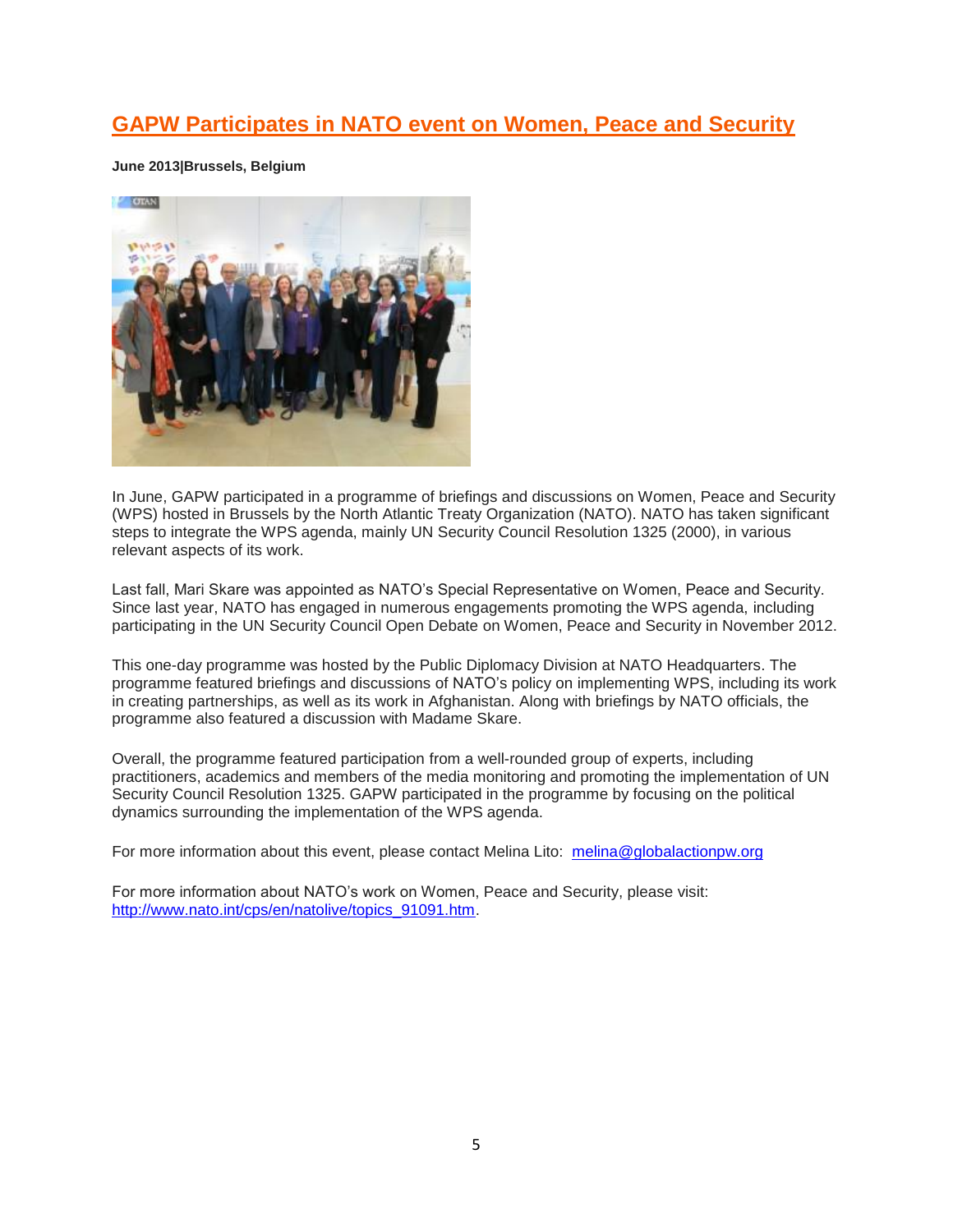# **[Assessing ATT Implementation Challenges for the European Union](http://www.globalactionpw.org/?p=4157)**

**June 2013|Brussels, Belgium**



GAPW was pleased to participate in a June workshop hosted by Ms. Sabine Lösing, a German member of the European Parliament (MEP), in Brussels. Co-organized by MEP Lösing, GAPW, the Global Governance Institute, and the Institute for European Studies (two of our Brussels-based partners), the two-panel seminar focused on the recent adoption of the Arms Trade Treaty (ATT), including the textual successes and weaknesses of the Treaty, and its future implementation challenges, particularly for the European Union member states. This was a timely discussion in light of the official opening of the ATT for signature at UN headquarters in New York on Monday, 3 June when 67 states signed the ATT, including almost all of the EU member states (a full list of signatories can be accessed here: [http://treaties.un.org/pages/ViewDetails.aspx?src=TREATY&mtdsg\\_no=XXVI-8&chapter=26&lang=en](http://treaties.un.org/pages/ViewDetails.aspx?src=TREATY&mtdsg_no=XXVI-8&chapter=26&lang=en) 

The panelists addressed various aspects of the ATT in the context of focusing new attention on robust implementation of the Treaty's obligations. The event covered a variety of challenges from political to logistical ones. GAPW's Katherine Prizeman outlined the key challenges of the ATT text as well as the political dynamics surrounding future implementation. Ms. Sara Depauw of the Flemish Peace Institute focused on the EU's role in the ATT negotiations. During the second session, Dr. Joachim Koops offered remarks on future implementation challenges posed specifically to the EU and Ms. Monica Adame of Parliamentarians for Global Action spoke to the potential role of Parliamentarians in supporting strong implementation, including their role in the ratification process.

For the event programme, please click here: [http://www.globalactionpw.org/wp/wp-content/uploads/the](http://www.globalactionpw.org/wp/wp-content/uploads/the-european-union-and-the-un-arms-trade-treaty-conference_programme.pdf)[european-union-and-the-un-arms-trade-treaty-conference\\_programme.pdf](http://www.globalactionpw.org/wp/wp-content/uploads/the-european-union-and-the-un-arms-trade-treaty-conference_programme.pdf)

For the flyer of the event, please click here: [http://www.globalactionpw.org/wp/wp-content/uploads/poster](http://www.globalactionpw.org/wp/wp-content/uploads/poster-brussels.pdf)[brussels.pdf](http://www.globalactionpw.org/wp/wp-content/uploads/poster-brussels.pdf)